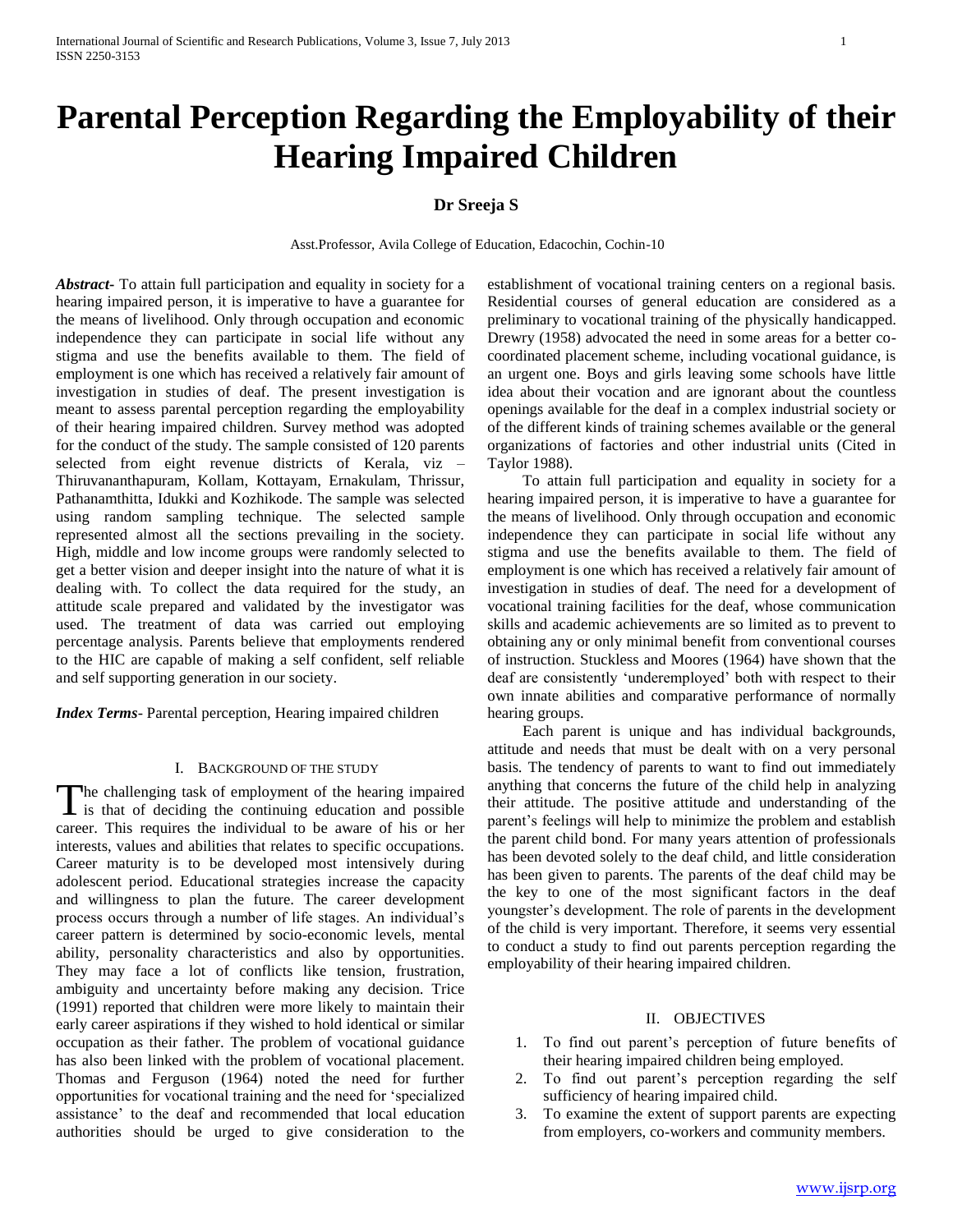#### III. METHODOLOGY IN BRIEF

 The present investigation is meant to assess parental perception regarding the employability of their hearing impaired children. Survey method was adopted for the conduct of the study. The sample consisted of 120 parents selected from eight revenue districts of Kerala, viz – Thiruvananthapuram, Kollam, Kottayam, Ernakulam, Thrissur, Pathanamthitta, Idukki and Kozhikode. The sample was selected using random sampling technique. The selected sample represented almost all the sections prevailing in the society. High, middle and low income groups were randomly selected to get a better vision and deeper insight into the nature of what it is dealing with. To collect the data required for the study, an attitude scale prepared and validated by the investigator was used. To study the parental perception towards the employability of their hearing impaired children, the investigator administered an attitude scale to a sample of 120 parents of hearing impaired students randomly selected from eight Districts in Kerala. The attitude scale consisted of twenty three items related to three areas such as

parent's perception of future benefits of their hearing impaired children, self efficacy of their HI children, and the extent of support parents are expecting from employers, co-workers and community members. The first section consists of eight statements about the parent's perception future benefits of being employed, second section consists of eight statements with about parent's perception of the self efficacy of HI child and the third section consists of seven statements about the extent of support parents are expecting from employers, co-workers and community members. The attitude scale includes the responses, strongly agree (SA), agree (A), undecided (U), disagree (D) and strongly disagree (SD). The treatment of data was carried out employing percentage analysis.

## IV. ANALYSIS

 The details of the analysis are given in table no.1, 2, 3 and 4 respectively.

| Qn.<br>No | <b>SA</b>         | A           | U          | D          | <b>SD</b>  |
|-----------|-------------------|-------------|------------|------------|------------|
| 1         | 52                | $60(50\%)$  | 6(5%)      | 1(0.83%)   | 1(0.83%)   |
|           | $(43.33\%)$<br>35 |             |            |            |            |
| 2         | (29.16%)          | 77 (64.16%) | 4(3.33%)   | 3(2.5%)    | 1(0.83%)   |
| 3         | (5%)<br>6         | 29 (24.16%) | 27 (22.5%) | 48(40%)    | 10(8.33%)  |
| 4         | 3(2.5%)           | 16 (13.33%) | 29         | 54(45%)    | 18(15%)    |
|           |                   |             | (24.16%)   |            |            |
| 5         | 48 (40%)          | 68 (56.66%) | 2(1.66%)   | 1(0.83%)   | 1((0.83%)  |
| 6         | 10 (8.33%)        | 20 (16.66%) | 34(28.33%) | 43(35.83%) | 13(10.83%) |
| 7         | 5(4.16%)          | 9(7.5%)     | 15(12.5%)  | 58(48.33%) | 33(27.5%)  |
| 8         | 52                | 54 (45%)    | 11(9.16%)  | 3(2.5%)    | $\theta$   |
|           | (43.33%)          |             |            |            |            |

**Table 1 Data and result of extent of future benefits availed by employment**

 Nearly 90% of the parental community are of the opinion that employment will make the hearing impaired children a self sufficient and self-supported member in the community. Also the child will benefitted out of a wide web of friends and acquaintants which will again instill self confidence in the minds of hearing impaired children (95%). Majority of the parents believe that employment ensures financial security of the hearing impaired children (48.33%). Roughly 22.5% of the parental communities are doubtful of the economic self sufficiency and security of hearing impaired children supported competitive employment. Parents as a whole believe that supported competitive employment generates self-confidence and maturity in dealing with others (60%). Almost 97% of the parental community strongly believe that supported competitive employment enable the hearing impaired children to make an

adjustable life with members of the society. It may be noted that the benefits and privilages in not been extended to the hearing impaired children, as per the data revealed (46%).

 The parental community is open in their approach that their good name and reputation are not being affected due to the placement of hearing impaired child to any stream of vocation (76%). About 88.33% of the parental community believes that supported competitive employment will enable the hearing impaired children to lead a life independent of their own even after the death of the parent. The above description gives us a clear indication as to the direction that the parental community are perceiving the future benefits of the hearing impaired children being employed.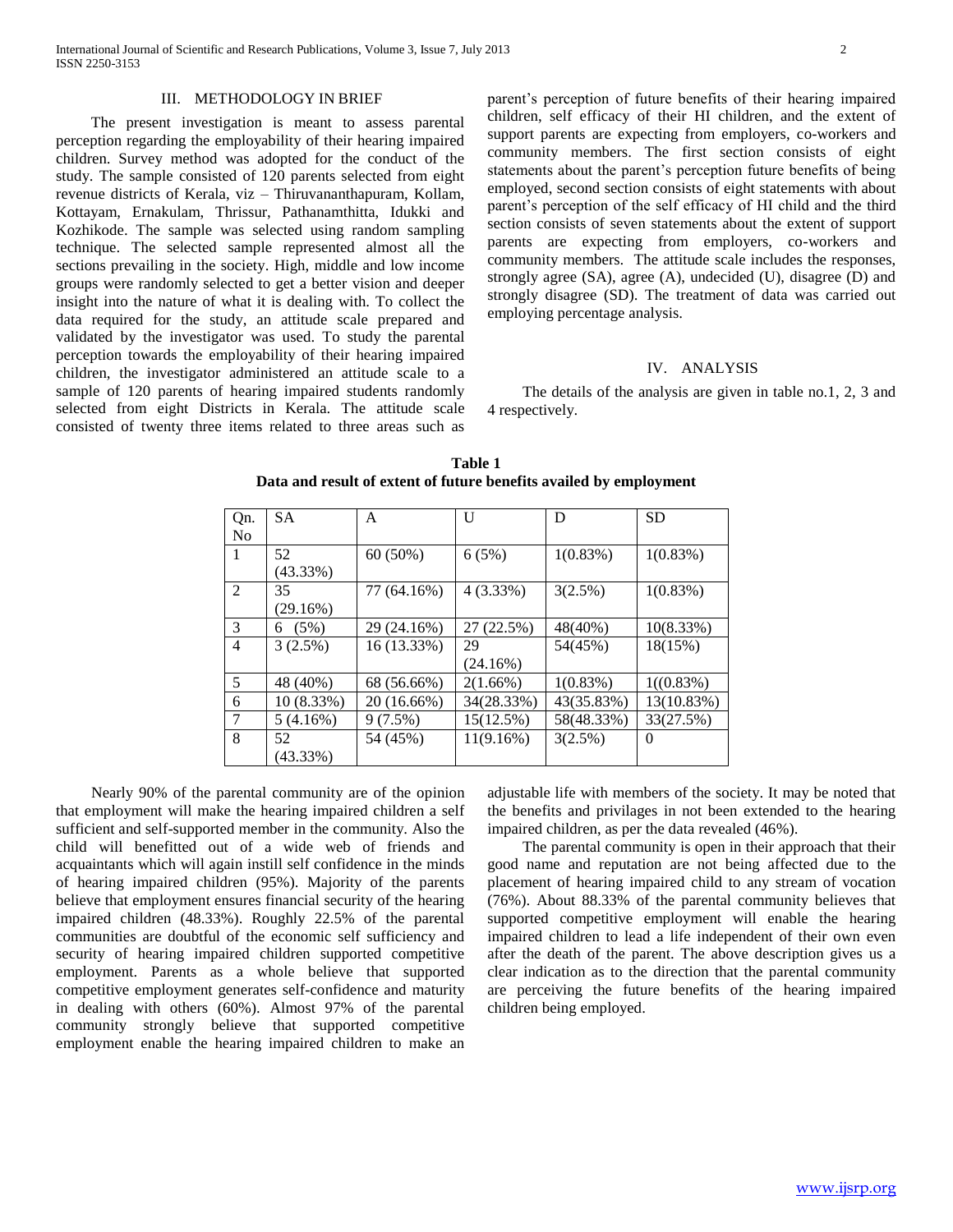| On .No         | SА        | A          |             |            | <b>SD</b>   |
|----------------|-----------|------------|-------------|------------|-------------|
|                | 51(42.5%) | 63(52.5%)  | $4(3.33\%)$ | 21.66%)    |             |
|                | 6(5%)     | 18(15%)    | 16(13.33%)  | 55(45.83%) | 25(20.83%)  |
| $\mathcal{R}$  | 9(7.5%)   | 40(33.33%) | 27(22.5%)   | 35(29.16%) | 9(7.5%)     |
| $\overline{4}$ | 6(5%0)    | $12(10\%)$ | 18(15%)     | 66(55%)    | 18(15%)     |
|                | 6(5%)     | 6(5%)      | 15(12%)     | 59(49.16%) | 34(28.33%)  |
| -6             | 48(40%)   | 67(55.83%) | $3(2\%)$    | 1(0.83%)   | $1(0.83\%)$ |
|                | 5(4.16%)  | 16(13.33%) | 13(10.83%)  | 56(46.66%) | 30(25%)     |
| 8              | 27(22.5%) | 39(32.5%)  | 24(20%)     | 26(21.66%) | $4(3.33\%)$ |
|                |           |            |             |            |             |

**Table 2 Data and result of the extent of self sufficiency of the hearing impaired children**

 The above data shows the self sufficiency and self concept of hearing impaired children when they are given employment. 95% of the parents perceive their hearing impaired children can communicate and interact with each other through gestures. The parents perceive that the hearing impaired children are not capable of accepting the creative criticism of others (41%). These facts are to be noted specially that criticism of creative nature should be convinced with adequate reasoning to the hearing impaired children. So that they will accept and imbibe the suggestions contained thereunto. The behavioural pattern of the hearing impaired children is capable of working with the other members of the society (70%), a positive factor that supported competitive employment enables the HIC to lead a self sufficient,

**`**

self confident life of their own. 70% of the parental community strongly believe that the HIC are capable of fulfilling the interested tasks within the time limit. Also these HIC will do things without any interruption whatever that is being interested with them.

 The tabulated data clearly indicates that employments rendered to the HIC are capable of making a self confident, self reliable and self supporting generation in our society. What is being shown in the form of sympathy and empathy is not the right readymade package demanded by the hearing impaired community but a concerted facilitating environment which promotes self confidence and also a feeling of wantedness from any community in the society.

**Table 3 Data and result of the extent of support from employers, co-workers and community members**

| Qn. No | <b>SA</b>  | A          |            |             | <b>SD</b>   |
|--------|------------|------------|------------|-------------|-------------|
|        | 42(35%)    | 61(50.83%) | 15(12.5%)  | $2(1.66\%)$ |             |
|        | 6(5%)      | 31(25.83%) | 32(26.66%) | 46(38.33%)  | 5(4.16%)    |
|        | 21(17.5%)  | 41(34.15%) | 22(18.33%) | 28(23.33%)  | $8(6.66\%)$ |
|        | 30(25%)    | 65(54.16%) | 20(16.66%) | 5(4.16%)    |             |
|        | 10(8.33%)  | 42(35%)    | 21(17.5%)  | 37(30.83%)  | 10(8.33%)   |
|        | 46(38.33%) | 65(54.16%) | 8(6.66%)   |             | 1(0.83%)    |
|        | 15(12.5%)  | 28(23.33%) | 16(13.33%) | 36(30%)     | 25(20.83%)  |

 From the table, it is interesting to note that the parents are of the opinion that the hearing impaired child will attain recognition from the employer, send the hearing impaired child will do his assigned duty to the utmost sincerity and care (85%). About 42.44% of parental community is of the opinion that the employers will not be interest in these physically handicapped children since they are lagging behind normal worker. Also it was revealed that 52% of parents are of the opinion that the employers will exploit their physical handicappedness by way of reduction wages or overtime duty. At the same time these parental community are excepting that the hearing impaired children will acquire the co-operation and help from co-workers as part of sympathy extended to all physical handicappedness.

 Roughly 44% of the parental community is of the opinion that chances are better for the exploitation of the abilities of the hearing impaired children even when these children are under the control of specially trained personnel. This finding is to be weighted with regard to the disagreement side with 39%. The undecided/ uncertain (17.5%) response should be got clarified to

get a clear picture of whether chances are better or worse when hearing impaired children are under the control of a specialized trained personnel. It is worthy to be noted that nearly 90% of the parental population are of the opinion that the hearing impaired children will get social recognition since they live a life fully supported by the earnings that they earn through appropriate vocational placements. The right vocational placements lead to self confidence and dignity of labour as well as social approval and recognition of the society by and large. It is again to be noted that the parental community generally are of the opinion that the public will treat the hearing impaired children just with a dint of sympathy and not with mockery (50%). This is a welcome note that the society is accepting handicappedness a something taken for granted and not matter to be ashamed off.

## V. CONCLUSIONS

 Nearly 90% of the parental community are of the opinion that employment will make the hearing impaired children a self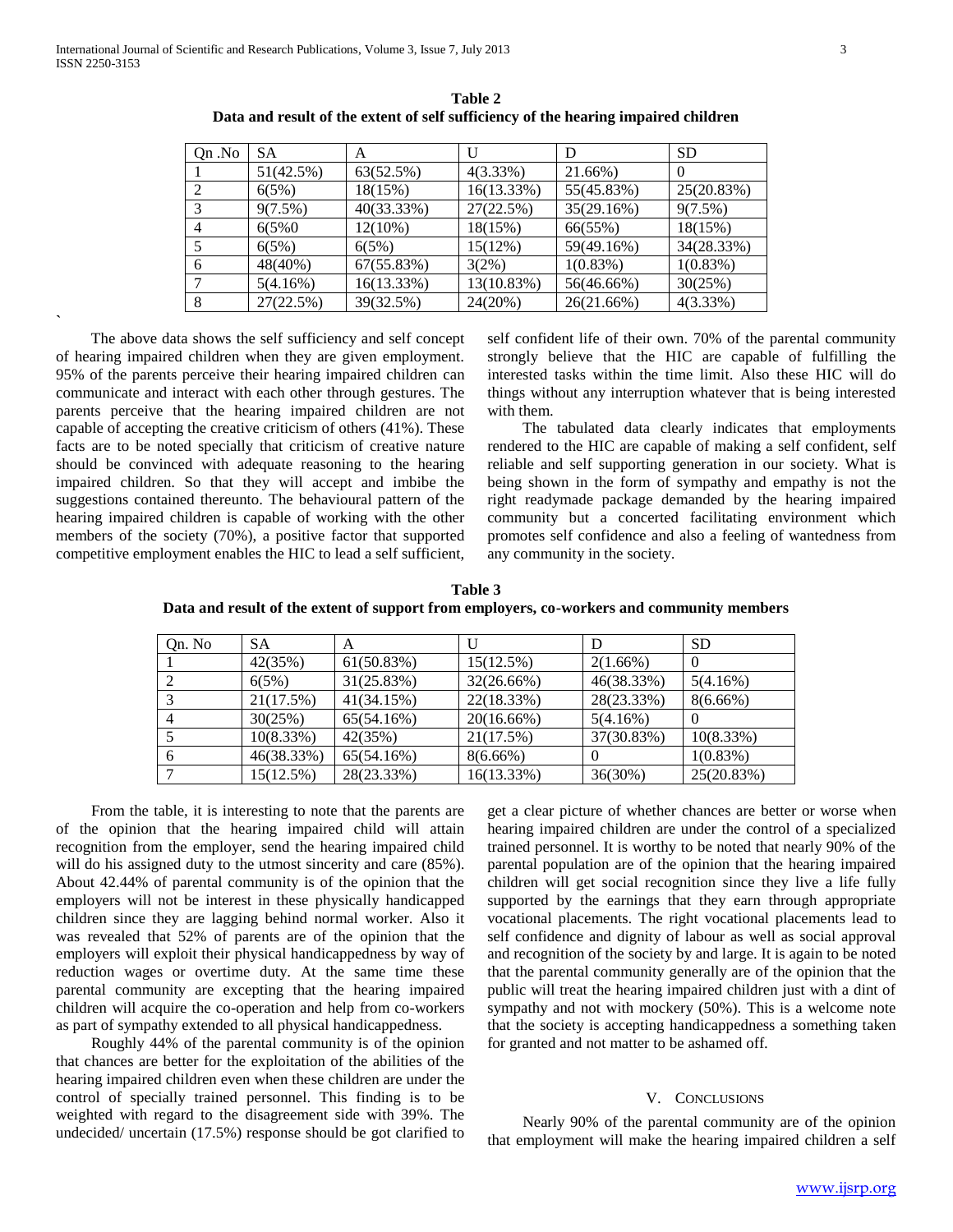sufficient and self-supported member in the community. The parental community is open in their approach that their good name and reputation are not being affected due to the placement of hearing impaired child to any stream of vocation (76%). The behavioural pattern of the hearing impaired children is capable of working with the other members of the society (70%), a positive factor that supported employment enables the HIC to lead a self sufficient, self confident life of their own. Parents believe that employments rendered to the HIC are capable of making a self confident, self reliable and self supporting generation in our society.

#### VI. IMPLICATIONS

 Most of the parents are well aware of the capabilities of their hearing impaired children and their capacity to take up a job in the community. Most of the parents have the knowledge of jobs available and their feasibility. So the non-governmental organizations as well as such other organizations should take earnest effort to extend employment for the hearing impaired children. Give appropriate vocational training for the hearing impaired children which help them in working with normal people. In general the parent community is expecting unconditional support and positive encouragements from employers, co-workers and from the society by and large. It needs to be reiterated that our society when exposed to an open warm welcome to the handicappedness, they will blossom as if to that of the main stream.

#### **REFERENCES**

- [1] Convention on the Rights of Person with Disabilities. (2006). Retrieved from www.un.org/disabilities.
- [2] Egelston, Doddy. (1988). *Vocational Rehabilitation Training*. Council of state administrators of vocational rehabilitation, Washington.
- [3] Havalappanavar, N. B. (2001). Vocational interests of professional and nonprofessional college students. *Journal of Psychological Researches, 45*(1), 9-14.
- [4] Kay, H., Lam. (1994). Young deaf adults and the transition from high school to post secondary careers. Gallaudet research institute, Washington.
- [5] Parasmis. Etal. (1996). Attitude of teachers and parents in India toward career choices for deaf and hearing people. *American Annals of the Deaf*, *141*, 303-08.
- [6] Pagliaro, C. M. (1998). Mathematics reform in the education of deaf and hard of hearing students. *American Annals of the deaf, 143,* 22-28.
- [7] Pathak, S. (1996). Mental ability of deaf children and their educational problems. *Indian Educational Review, 31*(1), 191-199.
- [8] **Peter, P. R., Creed, A., & Hyde, M. B. (2006). Career** barriers perceived by hard-**of**-hearing **adolescents**: Implications for practice from a mixedmethods study. *Journal of Deaf [Studies and](http://jdsde.oxfordjournals.org/) Deaf Education, 11*(2), 224- 237.
- [9] **Punch, R., Hyde M., & Power, D. (2007). Career** and workplace experiences **of** Australian university graduates who are **deaf** or hard **of** hearing. *Journal of Deaf Studies and Deaf Education***,** *12* (4), 504-517.
- [10] Rajakumar, P. (2006). *Education of children with special needs*. New Delhi: NCERT.
- [11] Sadoski. (1978). Library training institute for service to the deaf. California State University.
- [12] Taylor, I. G., & Helm, C. (1988). *The education of the deaf*. Current Perspective (vol. 1V) Methuen, Inc. USA.
- [13] Trice, A. D. (1991). A retrospective study of career development: Relationship among first aspirations, parental occupations and current occupations. *Psychological Reports, 68*, 287-290.

#### AUTHORS

**First Author** – Dr Sreeja S, Asst. Professor, Avila College of Education, Edacochin, cochin-10. Ernakulam (Dist). Kerala State.

**Qualifications:** M.Sc (Zoology), M.Sc (Applied Psychology), NET, Ph.D in Special Education, PGPD-SEDE.

**Experience:** 14 years of teaching experience in Training College.

**E-mail:** sreejaavila@gmail.com

#### **Parental attitude scale on supported competitive employment for their hearing impaired children**

### **Personal information about the child**

|    | 1. Name of the child       |  |
|----|----------------------------|--|
| 2. | Age                        |  |
|    | 3. Male/Female             |  |
|    | 4. Religion                |  |
|    | 5. Residence, Rural/urban  |  |
|    | 6. Years of schooling      |  |
|    | 7. Guardian's Name         |  |
|    | 8. Relationship with child |  |
|    | Address                    |  |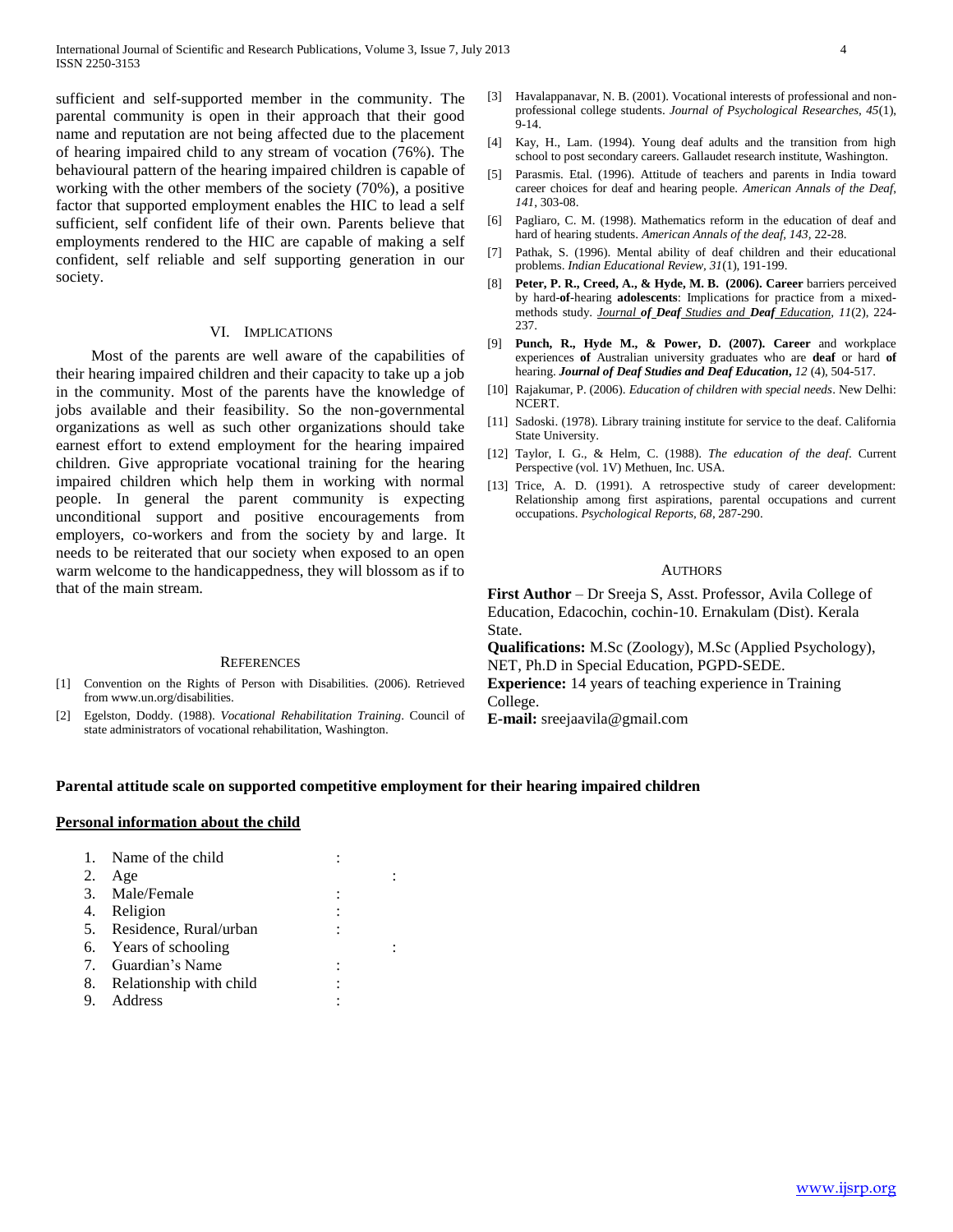| No. | Relationship with the child | Age | <b>Educational</b> | Occupation | <b>Monthly</b> |
|-----|-----------------------------|-----|--------------------|------------|----------------|
|     |                             |     | qualification      |            | income         |
|     | Father                      |     |                    |            |                |
|     | Mother                      |     |                    |            |                |
|     | <b>Brothers</b>             |     |                    |            |                |
|     | <b>Others</b>               |     |                    |            |                |

# **In the following statements the word community denotes job with normal persons. Read the statement and respond with '√' mark.**

| SI.<br>No. | $\mathbf I$                                                                                                                                         | Strongly agree | Agree | Undecided | Disagree | Strongly disagree |
|------------|-----------------------------------------------------------------------------------------------------------------------------------------------------|----------------|-------|-----------|----------|-------------------|
| 1          | Since the child will complete the assigned job efficiently,<br>it is easy to get recognition from his/her employer                                  |                |       |           |          |                   |
| 2          | Since the child will not exhibit efficiency as other<br>workers, employer will not have interest in the child                                       |                |       |           |          |                   |
| 3          | As the hearing impaired child has very low capacity to<br>react, the possibility for the exploitation by the employer<br>is high                    |                |       |           |          |                   |
| 4          | Since the child has hearing handicap, co operation and<br>encouragement from normal colleagues can be expected                                      |                |       |           |          |                   |
| 5          | Even though the child will be supported by the<br>employment specialist, the possibility is higher that $\cos$ -<br>workers would exploit the child |                |       |           |          |                   |
| 6          | Society will give recognition to the child as a worker who<br>earns own money                                                                       |                |       |           |          |                   |
| 7          | Since the child has hearing impairment the community<br>members will ridicule both the employer and employee.                                       |                |       |           |          |                   |

# **In the following statements the word community denotes job with normal persons. Read the statement and respond with '√' mark.**

| SI.<br>No.    | <b>I1</b>                                                                                  | agree<br>Storngly | Agree | Undecided | <b>Disagree</b> | disagre<br>Strongly |
|---------------|--------------------------------------------------------------------------------------------|-------------------|-------|-----------|-----------------|---------------------|
|               | Supported competitive employment will help the child to<br>become self dependent           |                   |       |           |                 |                     |
|               | Work is an integrated setup will help the child to make a<br>lot of friends                |                   |       |           |                 |                     |
| $\mathcal{R}$ | Supported competitive employment does not assure<br>child's economic security              |                   |       |           |                 |                     |
| 4             | Work is the community may not cause to improve the<br>child's self confidence and maturity |                   |       |           |                 |                     |
| 5             | Work is the community will help the child to live<br>amicably with others                  |                   |       |           |                 |                     |